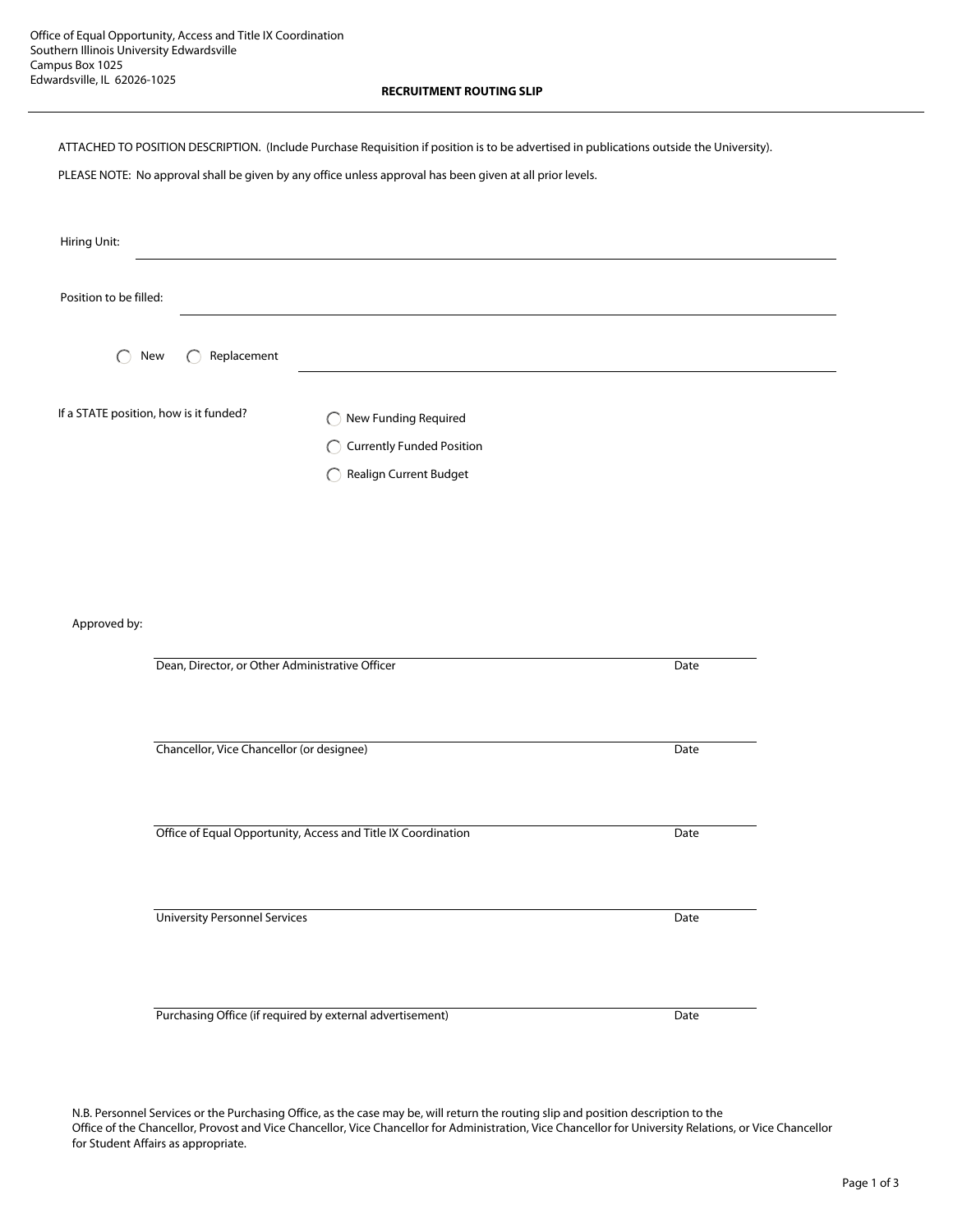| Hiring Unit:                     |                                                                                                      |                                    |                                                                 |                                                                                                                                                       |
|----------------------------------|------------------------------------------------------------------------------------------------------|------------------------------------|-----------------------------------------------------------------|-------------------------------------------------------------------------------------------------------------------------------------------------------|
| Title/Rank:                      |                                                                                                      |                                    |                                                                 |                                                                                                                                                       |
| Description of duties:           |                                                                                                      |                                    |                                                                 |                                                                                                                                                       |
|                                  |                                                                                                      |                                    |                                                                 |                                                                                                                                                       |
|                                  |                                                                                                      |                                    |                                                                 |                                                                                                                                                       |
|                                  |                                                                                                      |                                    |                                                                 |                                                                                                                                                       |
|                                  |                                                                                                      |                                    |                                                                 |                                                                                                                                                       |
|                                  |                                                                                                      |                                    |                                                                 |                                                                                                                                                       |
|                                  |                                                                                                      |                                    |                                                                 |                                                                                                                                                       |
| Terms of appointment:            |                                                                                                      |                                    |                                                                 |                                                                                                                                                       |
| to address all the information). |                                                                                                      |                                    |                                                                 | (You may select one of each appropriate category and fill in any blanks appropriately or use this as a guide to provide your own narrative being sure |
| Faculty:<br>$\bigcap$ Fiscal     | $\bigcap$ Academic                                                                                   |                                    |                                                                 |                                                                                                                                                       |
|                                  | Term (specify the academic terms) - - OR - - Tenure track beginninng                                 |                                    |                                                                 |                                                                                                                                                       |
| Professional Staff:              | Bargaining                                                                                           |                                    | Non-Bargaining                                                  |                                                                                                                                                       |
|                                  | $\bigcap$ Regular                                                                                    |                                    | Continuing                                                      |                                                                                                                                                       |
|                                  | ◯ Durational                                                                                         |                                    | Term                                                            |                                                                                                                                                       |
|                                  | For Term or Durational Appointments                                                                  |                                    |                                                                 |                                                                                                                                                       |
| Beginning:                       |                                                                                                      | Through:                           |                                                                 |                                                                                                                                                       |
|                                  | (immediately)<br>(a specific date)<br>(an academic term)                                             |                                    | (a number of months)<br>(a specific date)<br>(an academic term) |                                                                                                                                                       |
|                                  |                                                                                                      | Possibility of Renewal? ○ Yes ○ No |                                                                 |                                                                                                                                                       |
|                                  | For Continuing or Regular Appointments:                                                              |                                    |                                                                 |                                                                                                                                                       |
|                                  | Number of Months                                                                                     |                                    |                                                                 |                                                                                                                                                       |
|                                  | Renewal Period Beginning:                                                                            |                                    | Through:                                                        |                                                                                                                                                       |
|                                  |                                                                                                      |                                    | (Fiscal Year, Academic Year, Specific dates)                    |                                                                                                                                                       |
|                                  |                                                                                                      |                                    |                                                                 |                                                                                                                                                       |
|                                  | If the source of funds is Non-State, is renewability of this appoint based on availability of funds? |                                    |                                                                 | $\bigcap$ Yes $\bigcap$ No                                                                                                                            |